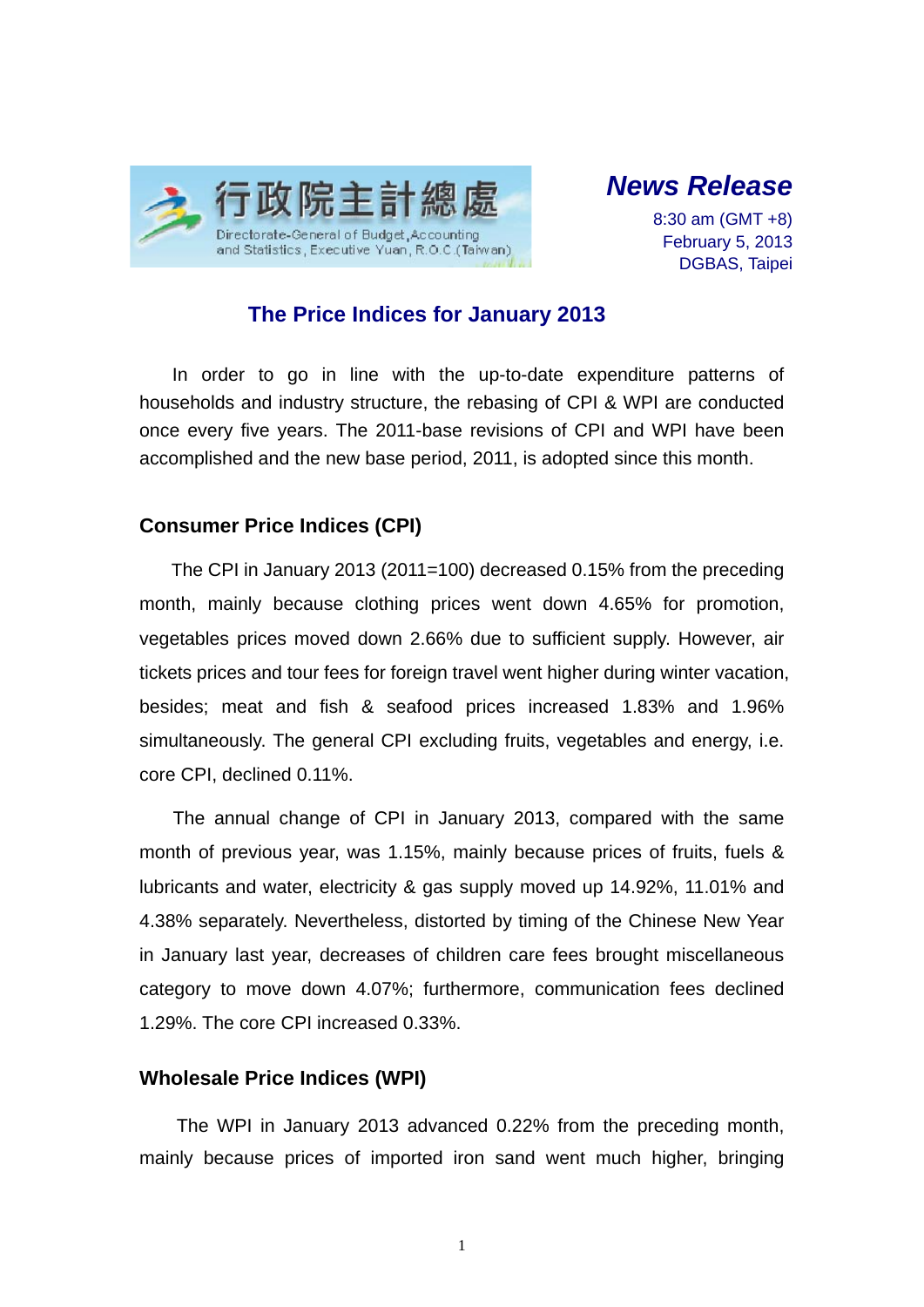quarrying products & other mineral products to move up 4.17%, besides, chemical material and crude petroleum & natural gas went up 1.50% and 1.44% individually. Conversely, machinery & equipment prices moved down 1.21% due to depreciation of Japanese Yen against New Taiwan Dollar.

The annual change of WPI in January 2013, compared with the same month of 2012, was minus 3.81%, mainly because appreciation of N.T. Dollar against U.S. Dollar. In addition, prices of basic metals, electronic parts & components decreased 8.96% and 3.76% individually. Besides, prices of computer, electronic & optical products moved down 7.10%. The WPI for domestic sales excluding imports rose 0.22%; import price index declined 6.33% and export price index moved down 4.99%.



## **Statistical Tables**

Table1 The Changes of Consumer Price Indices Table2 The Changes of Wholesale Price Indices Table3 The Changes of Import Price Indices Table4 The Changes of Export Price Indices

#### **For Further Information:**

*Statistics Database:* http://eng.stat.gov.tw/ *DGBAS* news releases on the Internet: http://eng.dgbas.gov.tw/ *Tel:* +886-2-23803449; *Fax:* +886-2-23803465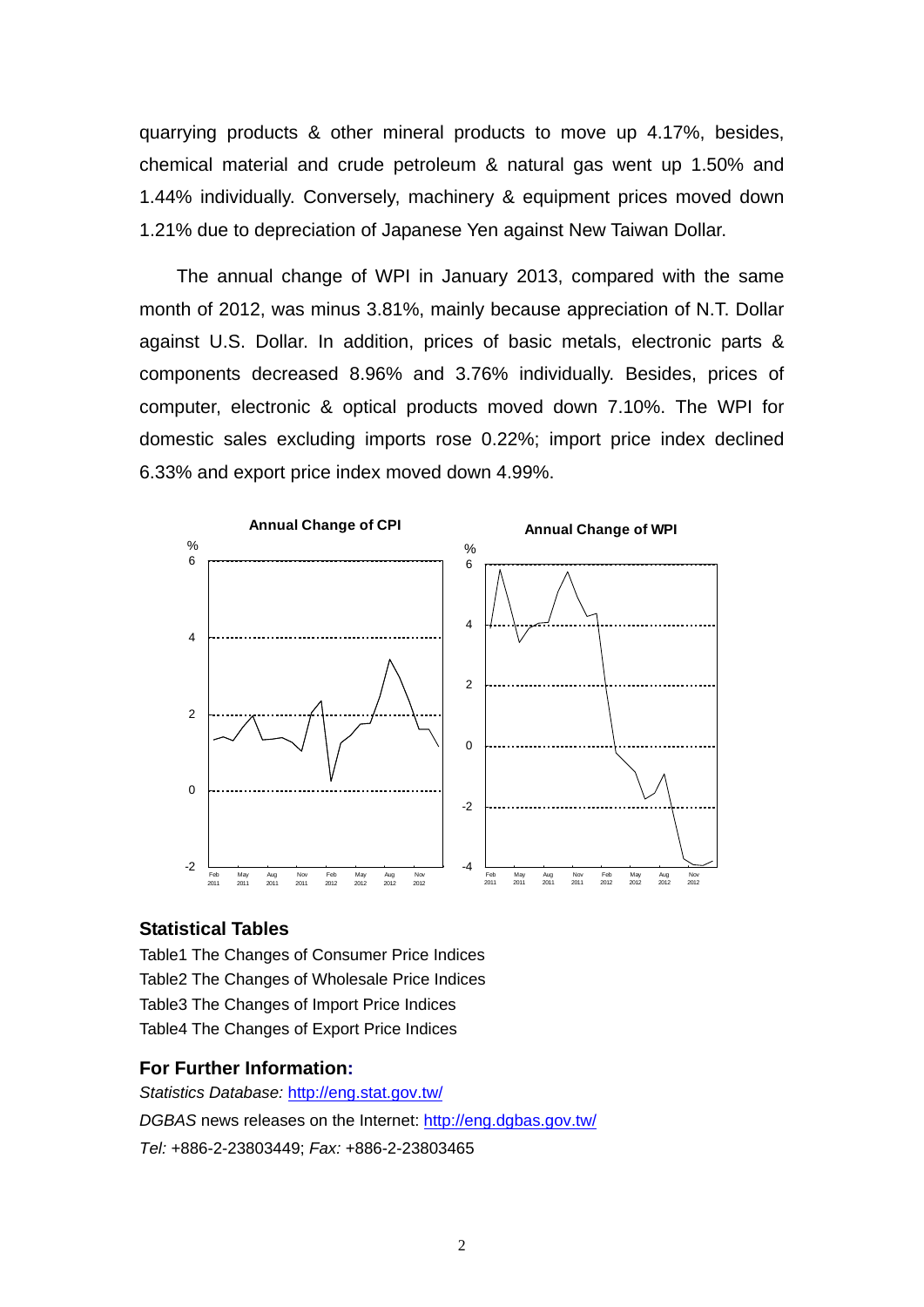| Groups                                                           | Weight<br>$(\%0)$ | Index of Jan.<br>2013<br>$(2011=100)$ | Compared with<br>Previous Month<br>(% ) | Compared with<br>the Same Month<br>of Previous Year<br>(% ) |
|------------------------------------------------------------------|-------------------|---------------------------------------|-----------------------------------------|-------------------------------------------------------------|
| General Index                                                    | 1,000.00          | 102.44                                | $-0.15$                                 | 1.15                                                        |
| The Basic Group                                                  |                   |                                       |                                         |                                                             |
| 1. Food                                                          | 251.94            | 105.29                                | $-0.10$                                 | 2.37                                                        |
| Meat                                                             | 19.96             | 102.12                                | 1.83                                    | 1.81                                                        |
| Eggs                                                             | 1.94              | 110.65                                | 2.24                                    | $-3.51$                                                     |
| Fish & Seafood                                                   | 15.57             | 104.27                                | 1.96                                    | $-1.62$                                                     |
| Vegetables                                                       | 19.69             | 122.16                                | $-2.66$                                 | $-3.03$                                                     |
| Fruits                                                           | 22.58             | 109.30                                | 0.00                                    | 14.92                                                       |
| 2. Clothing                                                      | 37.68             | 102.76                                | $-4.65$                                 | 3.91                                                        |
| Garments                                                         | 29.43             | 103.04                                | $-5.69$                                 | 4.52                                                        |
| 3. Housing                                                       | 271.35            | 101.31                                | 0.00                                    | 1.07                                                        |
| <b>Residential Rent</b>                                          | 182.23            | 101.03                                | 0.06                                    | 0.80                                                        |
| Water, Electricity & Gas Supply                                  | 36.99             | 102.88                                | 0.00                                    | 4.38                                                        |
| 4. Transportation & Communication                                | 153.36            | 101.44                                | 0.30                                    | 2.32                                                        |
| Equipment For Transportation &                                   | 30.75             | 100.51                                | 0.75                                    | 0.05                                                        |
| Communication                                                    |                   |                                       |                                         |                                                             |
| Fuels & Lubricants                                               | 35.24<br>34.91    | 108.43<br>94.87                       | 0.22<br>0.07                            | 11.01<br>$-1.29$                                            |
| <b>Communication Fees</b><br>5. Health                           | 49.24             | 101.57                                | $-0.32$                                 | 1.21                                                        |
| Medical Care Services                                            | 33.59             | 101.59                                | 0.01                                    | 1.25                                                        |
| 6. Education & Entertainment                                     | 168.44            | 100.44                                | 0.34                                    | $-0.06$                                                     |
| <b>Educational Expenses</b>                                      | 97.20             | 99.92                                 | $-0.03$                                 | 0.03                                                        |
|                                                                  | 71.24             | 101.17                                | 0.87                                    | $-0.21$                                                     |
| <b>Entertainment Expenses</b>                                    |                   |                                       |                                         |                                                             |
| 7. Miscellaneous                                                 | 67.99<br>11.54    | 102.24<br>107.06                      | $-0.33$<br>1.26                         | $-4.07$<br>5.91                                             |
| Tobacco & Betel Nuts<br><b>Cosmetic Items</b>                    | 19.26             | 102.01                                | $-0.90$                                 | 2.15                                                        |
| Services For Personal Care                                       | 14.87             | 100.94                                | $-0.84$                                 | $-0.22$                                                     |
|                                                                  |                   |                                       |                                         |                                                             |
| <b>Commodity and Service Groups</b><br>1. Commodity              | 425.11            | 104.13                                | $-0.53$                                 | 2.94                                                        |
|                                                                  | 280.71            | 105.55                                | $-0.16$                                 | 3.68                                                        |
| Non-durable Consumer Goods                                       |                   |                                       |                                         |                                                             |
| Semi-durable Consumer Goods                                      | 62.74             | 101.74                                | $-3.03$                                 | 2.66                                                        |
| <b>Durable Consumer Goods</b><br>2. Service                      | 81.65             | 99.33                                 | 0.11                                    | $-0.56$                                                     |
| Food Away From Home                                              | 574.89<br>98.99   | 101.02<br>103.43                      | 0.15<br>0.06                            | $-0.36$<br>2.36                                             |
| <b>Housing Service</b>                                           | 199.51            | 100.90                                | 0.07                                    | 0.30                                                        |
|                                                                  | 83.75             | 98.12                                 | 0.19                                    | $-1.24$                                                     |
| Transportation & Communication Service                           | 33.59             | 101.59                                | 0.01                                    | 1.25                                                        |
| <b>Medical Care Service</b><br>Education & Entertainment Service | 128.35            | 101.34                                | 0.55                                    | 0.23                                                        |
| Frequency of Purchase Group                                      |                   |                                       |                                         |                                                             |
| Items to buy about once a month                                  | 253.12            | 104.70                                | 0.15                                    | 3.33                                                        |
| Items to buy about once every three months                       | 153.30            | 102.91                                | $-0.97$                                 | 1.42                                                        |
| Items to buy about once every six months                         | 105.13            | 103.33                                | $-0.55$                                 | 3.28                                                        |
| Items to buy about once a year                                   | 118.47            | 101.27                                | $-0.78$                                 | 0.53                                                        |
| Items to buy infrequently                                        | 208.20            | 100.35                                | 0.51                                    | $-2.55$                                                     |
| Other Special Group                                              |                   |                                       |                                         |                                                             |
| General Index Excluding Food                                     | 748.06            | 101.34                                | $-0.16$                                 | 0.67                                                        |
| General Index Excluding Fruits & Vegetables                      | 957.74            | 101.78                                | $-0.09$                                 | 0.89                                                        |
| General Index Excluding Fruits, Vegetables &                     | 890.26            | 101.44                                | $-0.11$                                 | 0.33                                                        |
| Energy                                                           |                   |                                       |                                         |                                                             |
|                                                                  | 838.21            | 102.71                                | $-0.18$                                 | 1.21                                                        |
| General Index Excluding Imputed Rent                             |                   |                                       |                                         |                                                             |
| Households in Different Disposable Income Groups                 |                   |                                       |                                         |                                                             |
| Lowest 20% Disposable Income Group                               | 1,000.00          | 102.71                                | $-0.20$                                 | 1.76                                                        |
| Middle 60% Disposable Income Group                               | 1,000.00          | 102.52                                | $-0.13$                                 | 1.25                                                        |
| Highest 20% Disposable Income Group                              | 1,000.00          | 102.31                                | $-0.10$                                 | 0.66                                                        |

## Jan. 2013 Table 1 The Changes of Consumer Price Indices

Note: All data are subject to revision 3 months after original publication due to late reports and corrections by respondents.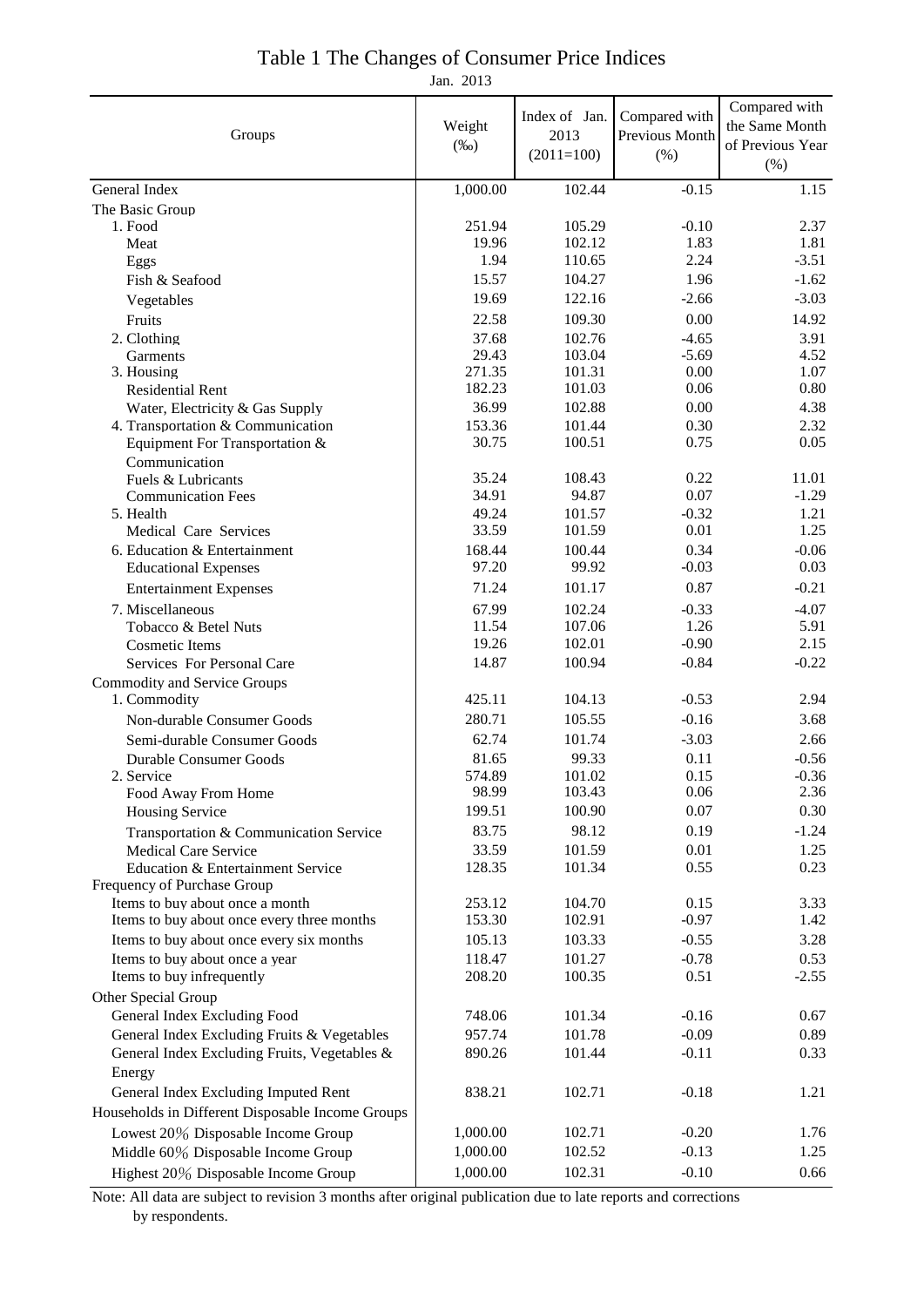# Table 2 The Changes of Wholesale Price Indices

Jan. 2013

|                                                  |                   |                       | Compared      | Compared with    |
|--------------------------------------------------|-------------------|-----------------------|---------------|------------------|
|                                                  | Weight<br>$(\%0)$ | Index of Jan.<br>2013 | with Previous | the Same Month   |
| Groups                                           |                   |                       | Month         | of Previous Year |
|                                                  |                   | $(2011=100)$          | (% )          | (%)              |
| General Index                                    | 1000.00           | 96.50                 | 0.22          | $-3.81$          |
| <b>Domestic Sales Excluding Imports</b>          | 298.00            | 98.80                 | 0.27          | 0.22             |
| Imports                                          | 334.08            | 95.04                 | 0.11          | $-6.33$          |
| <b>Exports</b>                                   | 367.92            | 95.78                 | 0.29          | $-4.99$          |
| <b>Basic Group</b>                               |                   |                       |               |                  |
| 1. Agriculture, Forestry, Fishing & Animal       | 28.46             | 96.23                 | $-0.54$       | $-5.73$          |
| (1) Farm Products                                | 15.22             | 95.36                 | $-2.42$       | $-1.23$          |
| (2) Poultry & Livestock Products                 | 6.96              | 98.72                 | 2.34          | $-0.75$          |
| (3) Forest Products                              | 0.33              | 95.80                 | $-0.73$       | 4.76             |
| (4) Fishery Products                             | 5.95              | 96.29                 | 1.01          | $-15.76$         |
| 2. Quarrying & Minerals Products                 | 68.10             | 97.55                 | 2.11          | $-6.34$          |
| (1) Crude Petroleum & Natural Gas                | 48.99             | 101.96                | 1.44          | $-4.52$          |
| (2) Quarrying Products & Other Mineral Products  | 19.10             | 84.14                 | 4.17          | $-12.66$         |
| 3. Manufacturing Products                        | 876.63            | 95.99                 | 0.11          | $-3.91$          |
| $(1)$ Foods                                      | 23.64             | 100.71                | 0.06          | 0.86             |
| (2) Beverages                                    | 5.11              | 104.10                | 0.17          | 1.74             |
| (3) Tobaccos                                     | 2.24              | 111.29                | 2.27          | 6.50             |
| (4) Textile Products                             | 18.30             | 95.52                 | 0.16          | $-4.80$          |
| (5) Wearing Apparel & Clothing Accessories       | 3.47              | 105.34                | 0.09          | 0.54             |
| (6) Leather, Fur & Related Products              | 3.83              | 102.70                | $-0.90$       | $-0.46$          |
| (7) Wood & Bamboo Products                       | 1.79              | 101.72                | 2.20          | 0.87             |
| (8) Pulp, Paper, Paper Products & Printed Matter | 13.84             | 93.12                 | 0.12          | $-3.10$          |
| (9) Petroleum & Coal Products                    | 63.88             | 103.91                | 0.74          | 1.19             |
| (10)Chemical Material                            | 117.65            | 93.27                 | 1.50          | $-2.71$          |
| (11) Chemical Products & Medical Goods           | 28.96             | 94.85                 | $-0.73$       | $-5.66$          |
| (12) Rubber & Plastic Products                   | 23.42             | 97.63                 | $-0.90$       | $-3.55$          |
| (13) Non-metallic Mineral Products               | 19.84             | 93.06                 | $-1.42$       | $-6.40$          |
| (14) Basic Metals                                | 80.93             | 86.11                 | 0.77          | $-8.96$          |
| (15) Fabricated Metal Products                   | 39.13             | 93.72                 | 0.15          | $-4.34$          |
| (16) Electronic Parts & Components               | 227.68            | 97.90                 | $-0.03$       | $-3.76$          |
| (17) Computer, Electronic & Optical Products     | 67.69             | 95.70                 | $-0.47$       | $-7.10$          |
| (18) Electrical Equipment                        | 27.16             | 97.34                 | $-0.03$       | $-2.10$          |
| (19) Machinery & Equipment                       | 60.18             | 97.15                 | $-1.21$       | $-6.35$          |
| (20) Transport Equipment & Parts                 | 36.02             | 99.82                 | $-0.32$       | $-1.94$          |
| (21) Furniture & Fixtures                        | 3.96              | 100.30                | $-0.36$       | $-3.20$          |
| (22) Miscellaneous Products                      | 7.95              | 100.52                | 0.16          | $-1.30$          |
| 4. Water Supply, Electricity & Gas               | 26.82             | 109.89                | $-0.24$       | 11.80            |
| By Stage of Processing                           |                   |                       |               |                  |
| 1. Crude Materials                               | 87.80             | 95.99                 | 2.06          | $-4.37$          |
| 2. Intermediate Materials                        | 396.99            | 96.49                 | 0.21          | $-2.57$          |
| 3. Finished Goods                                | 147.31            | 100.00                | $-0.92$       | $-2.23$          |
| (1) Capital Equipment                            | 45.19             | 96.06                 | $-1.64$       | $-7.14$          |
| (2) Consumer Goods                               | 102.13            | 102.25                | $-0.62$       | 0.67             |
| Special Groups                                   |                   |                       |               |                  |
| <b>Domestic Sales</b>                            | 632.08            | 96.83                 | 0.19          | $-3.26$          |
| <b>Domestic Products</b>                         | 665.92            | 97.31                 | 0.28          | $-2.38$          |
| Non-Heavy Chemical Industrial Products           | 157.57            | 96.80                 | $-0.21$       | $-3.29$          |
| Heavy Chemical Industrial Products               | 719.06            | 95.60                 | 0.19          | $-4.18$          |

Note: All data are subject to revision 3 months after original publication due to late reports and corrections by respondents.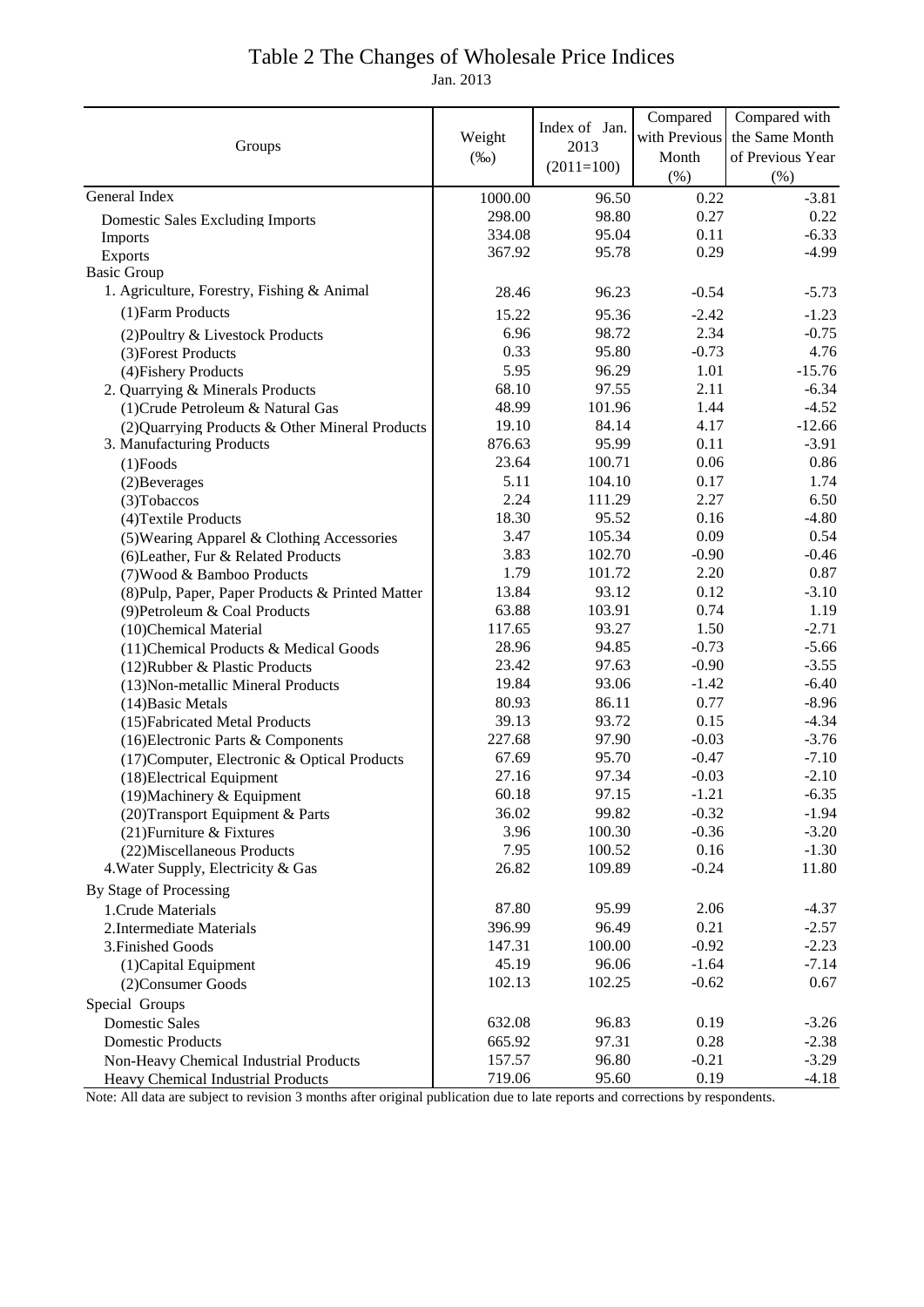# Table 3 The Changes of Import Price Indices

Jan. 2013

| Groups                        |                                                                                         | Weight          | Index of<br>Jan. 2013 | Compared with<br>Previous Month | Compared with the<br>Same Month of |
|-------------------------------|-----------------------------------------------------------------------------------------|-----------------|-----------------------|---------------------------------|------------------------------------|
|                               |                                                                                         | $(\%0)$         | $(2011=100)$          | (% )                            | Previous Year (%)                  |
| Basic Group (on N.T.D. Basis) |                                                                                         |                 |                       |                                 |                                    |
| General Index<br>Sec. 1       | <b>Animal Products</b>                                                                  | 1000.00<br>8.61 | 95.04                 | 0.11                            | $-6.33$<br>$-4.99$                 |
| Sec. 2                        | Vegetable Products                                                                      | 18.11           | 96.88<br>100.56       | 0.35<br>1.60                    |                                    |
| Sec. 4                        | Prepared Foodstuffs, Beverages, Spirits & Tobacco                                       |                 | 104.21                |                                 | 6.42                               |
| Sec. 5                        | <b>Mineral Products</b>                                                                 | 14.68<br>251.08 | 97.35                 | 0.89<br>1.54                    | 1.95<br>$-6.54$                    |
| Sec. 6                        | Products of The Chemical or Allied Industries                                           |                 |                       |                                 |                                    |
|                               |                                                                                         | 125.25          | 95.85                 | 0.79                            | $-4.18$                            |
| Sec. 7                        | Plastics & Articles Thereof; Rubber & Articles Thereof                                  | 36.74           | 88.00                 | $-1.61$                         | $-8.89$                            |
| Sec. 8                        | Leather & Articles Thereof                                                              | 4.12            | 98.56                 | $-5.77$                         | 0.48                               |
| Sec. 9                        | Wood & Articles of Wood                                                                 | 5.15            | 101.07                | 1.92                            | 2.15                               |
|                               | Sec. 10 Woodpulp, Paper & Articles Thereof                                              | 10.59           | 87.82                 | 0.23                            | $-6.51$                            |
|                               | Sec. 11 Textiles & Textile Articles                                                     | 13.17           | 83.14                 | 0.52                            | $-12.93$                           |
|                               | Sec. 13 Stone Materials, Glass & Glassware                                              | 13.33           | 78.00                 | $-4.67$                         | $-18.72$                           |
|                               | Sec. 15 Base Metals & Articles of Base Metal                                            | 99.49           | 86.65                 | 1.06                            | $-9.07$                            |
|                               | Sec. 16 Machinery, Electrical Equipment, TV Image & Sound Recorders,<br>Etc             | 326.36          | 97.19                 | $-1.03$                         | $-6.41$                            |
|                               | Sec. 17 Transportation Equipment                                                        | 23.03           | 98.43                 | $-0.82$                         | $-4.35$                            |
|                               | Sec. 18 Optical, Measuring, Medical Instruments, Musical Instruments &<br>Parts Thereof | 41.48           | 97.28                 | $-0.92$                         | $-4.75$                            |
|                               | Sec. 20 Miscellaneous Manufactured Articles                                             | 5.31            | 98.03                 | $-1.13$                         | $-5.18$                            |
|                               | Basic Group (on U.S.D. Basis)                                                           |                 |                       |                                 |                                    |
| General Index                 |                                                                                         | 1000.00         | 96.01                 | 0.01                            | $-3.25$                            |
| Sec. 1                        | <b>Animal Products</b>                                                                  | 8.61            | 97.89                 | 0.25                            | $-1.89$                            |
| Sec. 2                        | Vegetable Products                                                                      | 18.11           | 101.54                | 1.49                            | 9.89                               |
| Sec. 4                        | Prepared Foodstuffs, Beverages, Spirits & Tobacco                                       | 14.68           | 105.26                | 0.79                            | 5.27                               |
| Sec. 5                        | <b>Mineral Products</b>                                                                 | 251.08          | 98.35                 | 1.44                            | $-3.48$                            |
| Sec. $6$                      | Products of The Chemical or Allied Industries                                           | 125.25          | 96.82                 | 0.69                            | $-1.05$                            |
|                               | Sec. 7 Plastics & Articles Thereof; Rubber & Articles Thereof                           | 36.74           | 88.87                 | $-1.70$                         | $-5.92$                            |
| Sec. 8                        | Leather & Articles Thereof                                                              | 4.12            | 99.56                 | $-5.86$                         | 3.75                               |
| Sec. $9$                      | Wood & Articles of Wood                                                                 | 5.15            | 102.07                | 1.82                            | 5.49                               |
|                               | Sec. 10 Woodpulp, Paper & Articles Thereof                                              | 10.59           | 88.66                 | 0.12                            | $-3.46$                            |
|                               | Sec. 11 Textiles & Textile Articles                                                     | 13.17           | 83.95                 | 0.42                            | $-10.09$                           |
|                               | Sec. 13 Stone Materials, Glass & Glassware                                              | 13.33           | 78.73                 | $-4.78$                         | $-16.08$                           |
|                               | Sec. 15 Base Metals & Articles of Base Metal                                            | 99.49           | 87.47                 | 0.96                            | $-6.11$                            |
|                               | Sec. 16 Machinery, Electrical Equipment, TV Image & Sound Recorders,                    | 326.36          | 98.20                 | $-1.13$                         | $-3.36$                            |
|                               | Etc<br>Sec. 17 Transportation Equipment                                                 | 23.03           | 99.45                 | $-0.92$                         | $-1.22$                            |
|                               | Sec. 18 Optical, Measuring, Medical Instruments, Musical Instruments &<br>Parts Thereof | 41.48           | 98.27                 | $-1.02$                         | $-1.64$                            |
|                               | Sec. 20 Miscellaneous Manufactured Articles                                             | 5.31            | 99.05                 | $-1.22$                         | $-2.08$                            |

Note: 1.All data are subject to revision 3 months after original publication due to late reports and corrections by respondents.

 2.Definition scope of the basic group into section and chapter is correspondent with Harmonized System(HS). Nevertheless, their names are simplified generally.